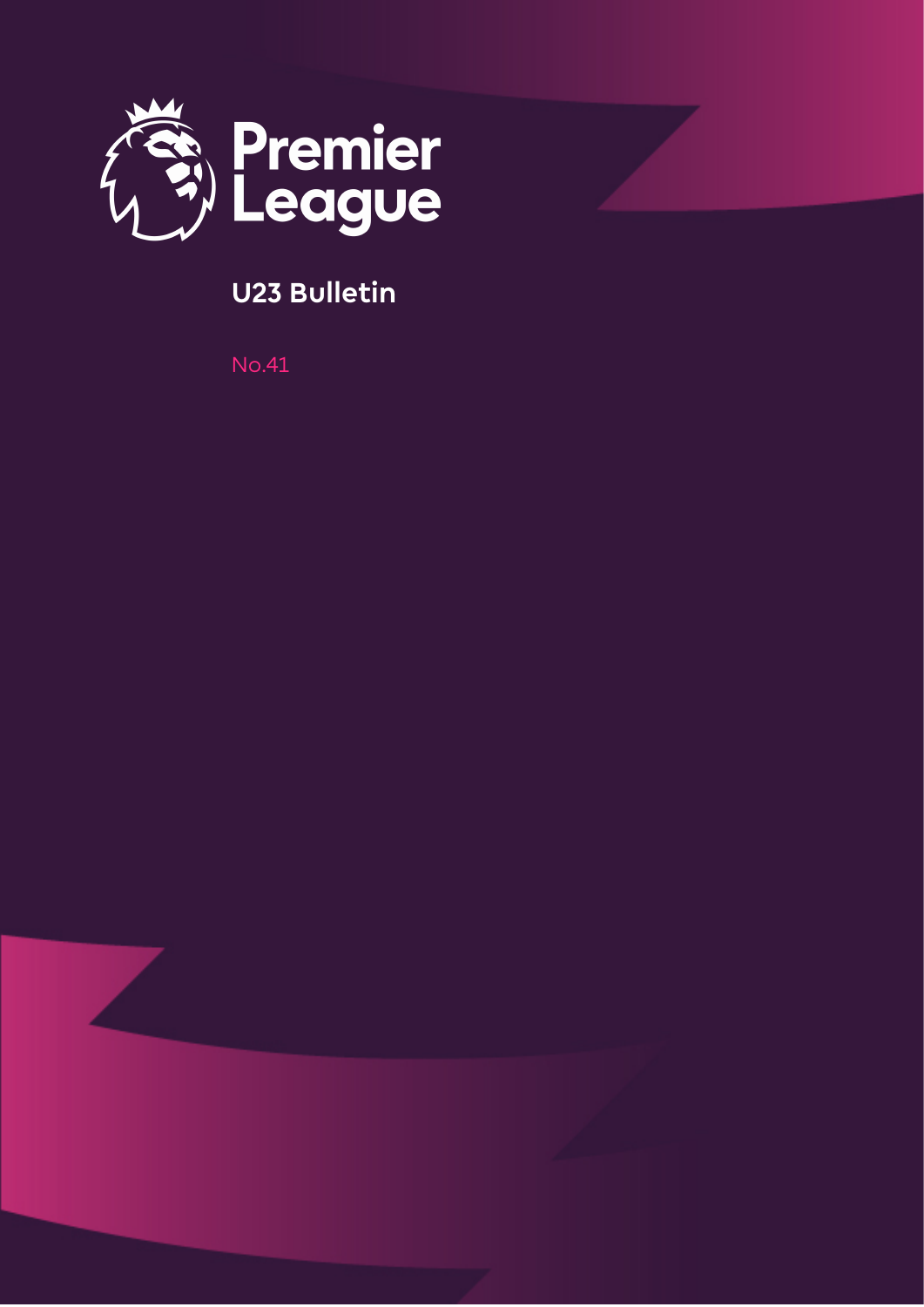

## **Results**

Wolverhampton Wanderers 2 - 0 Stoke City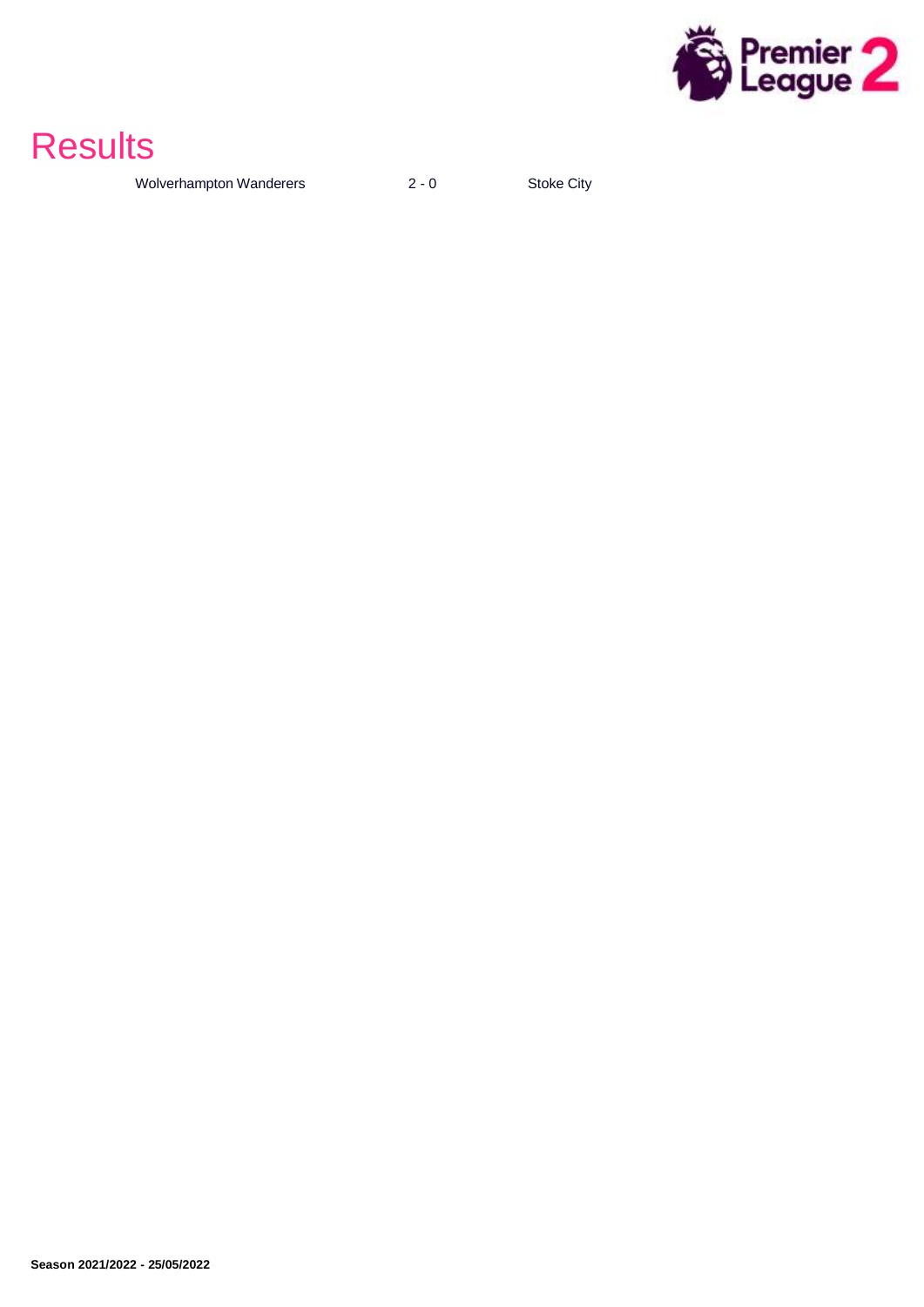

# League Tables

#### **Division 1**

|                 |                                   | <b>Pld</b> | W                | D                       | L              | <b>GF</b> | <b>GA</b>       | <b>GD</b>               | <b>Pts</b> |
|-----------------|-----------------------------------|------------|------------------|-------------------------|----------------|-----------|-----------------|-------------------------|------------|
|                 | <b>Manchester City</b>            | 26         | 16               | 6 <sup>1</sup>          | $\overline{4}$ | 65        | 32 <sub>2</sub> | 33                      | 54         |
| $\overline{2}$  | <b>West Ham United</b>            | 26         | 15               | $\overline{\mathbf{3}}$ | $\bf{8}$       | 59        | 39              | 20                      | 48         |
| 3 <sup>1</sup>  | <b>Arsenal</b>                    | 26         | 10               | 11                      | $\overline{5}$ | 56        | 48              | 8                       | 41         |
| 4               | Liverpool                         | 26         | 11               | $\overline{7}$          | $\bf{8}$       | 47        | 37              | 10                      | 40         |
| 5 <sup>1</sup>  | <b>Crystal Palace</b>             | 26         | $12$             | $\overline{\mathbf{3}}$ | 11             | 54        | 50              | $\overline{4}$          | 39         |
| 6 <sup>1</sup>  | <b>Manchester United</b>          | 26         | 11               | $6\phantom{a}$          | $\overline{9}$ | 46        | 43              | $\overline{\mathbf{3}}$ | 39         |
| $\overline{7}$  | <b>Tottenham Hotspur</b>          | 26         | 10               | $\overline{7}$          | $\overline{9}$ | 49        | 45              | $\overline{4}$          | 37         |
| 8 <sup>2</sup>  | <b>Leicester City</b>             | 26         | 10               | $\overline{7}$          | $\overline{9}$ | 38        | 53              | $-15$                   | 37         |
| 9 <sup>°</sup>  | <b>Blackburn Rovers</b>           | 26         | $\boldsymbol{9}$ | $\overline{\mathbf{8}}$ | $\overline{9}$ | 50        | 56              | $-6$                    | 35         |
| 10 <sub>1</sub> | <b>Brighton &amp; Hove Albion</b> | 26         | $\overline{9}$   | $\overline{7}$          | 10             | 41        | 41              | $\overline{0}$          | 34         |
| 11 <sup>1</sup> | <b>Everton</b>                    | 26         | $\bf{8}$         | 5 <sup>1</sup>          | 13             | 33        | 54              | $-21$                   | 29         |
| $12-$           | Chelsea                           | 26         | $\overline{7}$   | $\overline{7}$          | $12$           | 39        | 47              | $-8$                    | 28         |
| 13 <sup>°</sup> | <b>Leeds United</b>               | 26         | $\overline{7}$   | 6 <sup>1</sup>          | 13             | 44        | 49              | $-5$                    | 27         |
| 14 <sup>1</sup> | <b>Derby County</b>               | 26         | $\overline{4}$   | $\overline{\mathbf{3}}$ | 19             | 31        | 58              | $-27$                   | 15         |

### **Division 2**

|                      |                                | <b>Pld</b> | W              | D                       | L                       | <b>GF</b> | <b>GA</b> | <b>GD</b>               | <b>Pts</b> |
|----------------------|--------------------------------|------------|----------------|-------------------------|-------------------------|-----------|-----------|-------------------------|------------|
| $\blacktriangleleft$ | <b>Fulham</b>                  | 26         | 20             | 2 <sup>1</sup>          | $\overline{4}$          | 64        | 27        | 37                      | 62         |
| $\overline{2}$       | <b>Wolverhampton Wanderers</b> | 26         | 14             | $\overline{5}$          | $\overline{7}$          | 46        | 37        | 9                       | 47         |
| 3 <sup>2</sup>       | <b>Stoke City</b>              | 26         | 12             | $\overline{7}$          | $\overline{7}$          | 34        | 36        | $-2$                    | 43         |
| $\overline{4}$       | <b>Nottingham Forest</b>       | 26         | 12             | 6 <sup>1</sup>          | $\overline{\mathbf{8}}$ | 52        | 31        | 21                      | 42         |
| 5 <sub>1</sub>       | <b>Norwich City</b>            | 26         | $12$           | $\overline{\mathbf{3}}$ | 11                      | 64        | 52        | $12$                    | 39         |
| 6 <sup>1</sup>       | <b>Burnley</b>                 | 26         | 11             | 6 <sup>1</sup>          | $\overline{9}$          | 46        | 39        | $\overline{7}$          | 39         |
| $\overline{7}$       | Southampton                    | 26         | 12             | $\overline{\mathbf{3}}$ | 11                      | 45        | 42        | $\overline{\mathbf{3}}$ | 39         |
| 8                    | <b>Newcastle United</b>        | 26         | 12             | $\overline{2}$          | 12                      | 51        | 56        | $-5$                    | 38         |
| $9^{\circ}$          | <b>West Bromwich Albion</b>    | 26         | 10             | 5 <sup>5</sup>          | 11                      | 44        | 54        | $-10$                   | 35         |
| 10 <sup>°</sup>      | <b>Aston Villa</b>             | 26         | $\overline{9}$ | 5 <sup>5</sup>          | 12                      | 53        | 51        | $\overline{2}$          | 32         |
| 11                   | <b>Birmingham City</b>         | 26         | $\overline{7}$ | 5 <sup>5</sup>          | 14                      | 34        | 51        | $-17$                   | 26         |
| $12-12$              | Middlesbrough                  | 26         | $\bf{8}$       | $\overline{2}$          | 16                      | 31        | 50        | $-19$                   | 26         |
| 13 <sup>°</sup>      | <b>Sunderland</b>              | 26         | $\overline{7}$ | $\overline{\mathbf{3}}$ | 16                      | 35        | 49        | $-14$                   | 24         |
|                      | 14 Reading                     | 26         | 5 <sup>5</sup> | 8                       | 13                      | 32        | 56        | $-24$                   | 23         |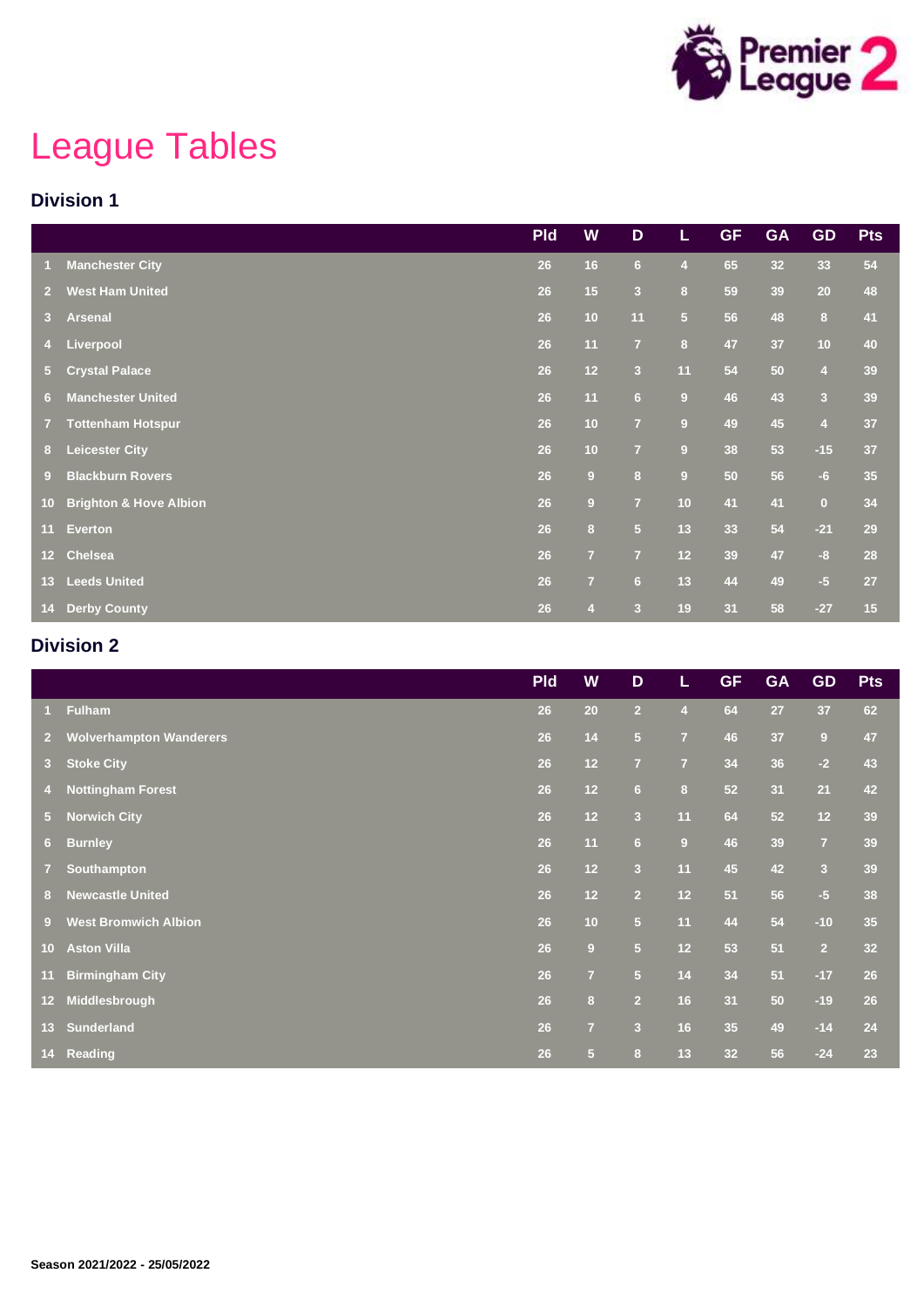



Bristol City **2 - 3** Coventry City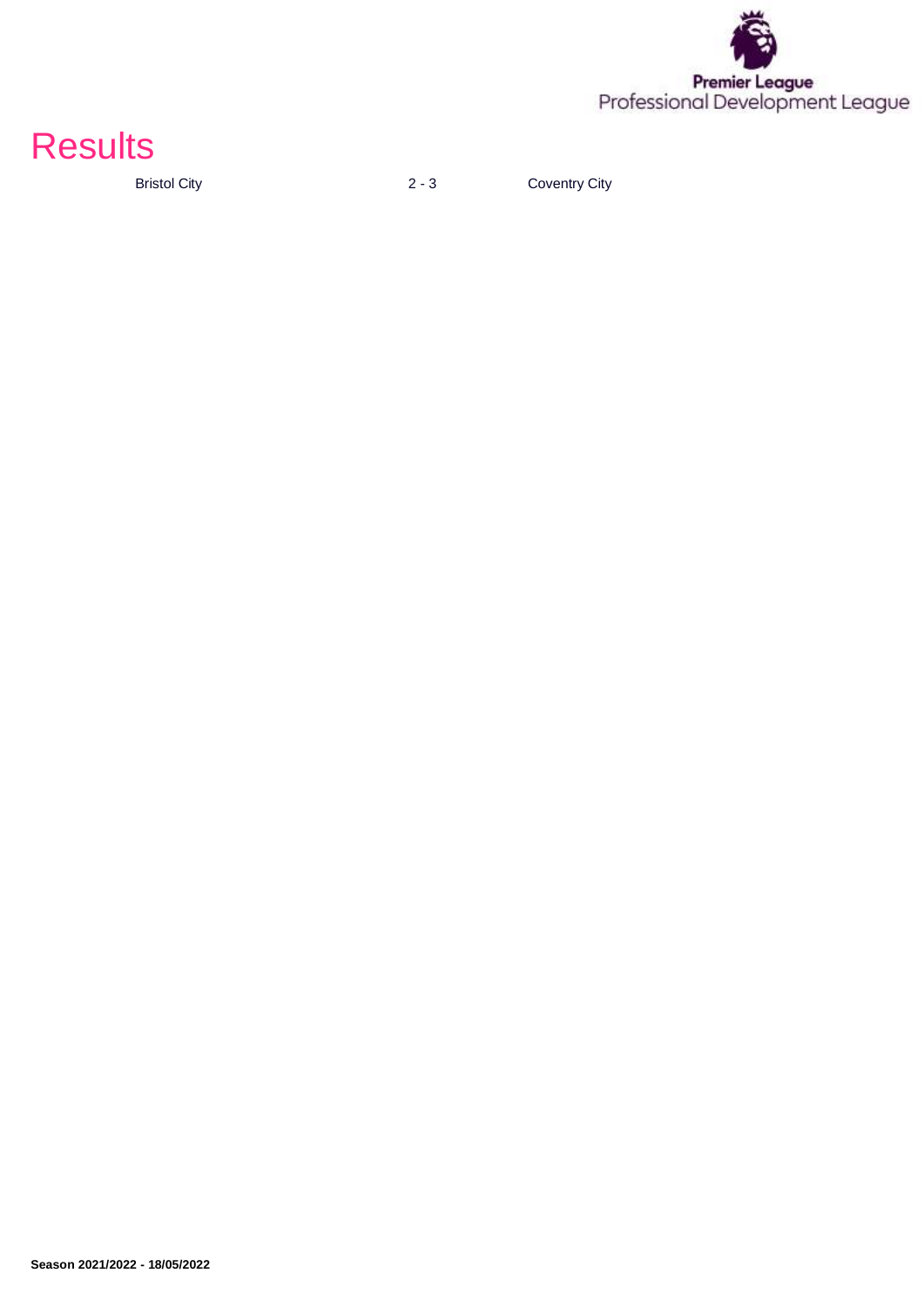

# League Tables

#### **North**

|                |                            | <b>Pld</b> | W              | D              | L              | <b>GF</b> | <b>GA</b>       | <b>GD</b>               | <b>Pts</b> |
|----------------|----------------------------|------------|----------------|----------------|----------------|-----------|-----------------|-------------------------|------------|
|                | <b>Sheffield United</b>    | 23         | 15             | 3              | $\sqrt{5}$     | 47        | 23              | 24                      | 48         |
| $2^{\circ}$    | <b>Coventry City</b>       | 23         | 13             | $\overline{4}$ | 6              | 57        | 39              | 18                      | 43         |
| 3 <sup>2</sup> | <b>Hull City</b>           | 23         | 12             | $\overline{4}$ | $\overline{7}$ | 44        | 41              | $\overline{\mathbf{3}}$ | 40         |
| 4 <sup>1</sup> | <b>Wigan Athletic</b>      | 23         | $\overline{7}$ | $\overline{4}$ | 12             | 31        | 39              | $-8$                    | 25         |
| $5 -$          | <b>Crewe Alexandra</b>     | 23         | $\overline{7}$ | $\overline{2}$ | 14             | 27        | 50              | $-23$                   | 23         |
| $6 -$          | <b>Peterborough United</b> | 23         | 5 <sub>5</sub> | $\overline{7}$ | 11             | 36        | 41              | $-5$                    | 22         |
| 7 <sup>7</sup> | <b>Barnsley</b>            | 23         | 5 <sub>5</sub> | $\overline{7}$ | 11             | 22        | 42              | $-20$                   | 22         |
| 8 <sup>1</sup> | <b>Sheffield Wednesday</b> | 23         | $\overline{4}$ | 8              | 11             | 21        | 32 <sub>2</sub> | $-11$                   | <b>20</b>  |

#### **South**

|                |                            | <b>Pld</b> | W              | D                       | L.             | <b>GF</b> | <b>GA</b> | <b>GD</b> | <b>Pts</b> |
|----------------|----------------------------|------------|----------------|-------------------------|----------------|-----------|-----------|-----------|------------|
| $1 -$          | <b>Ipswich Town</b>        | 24         | 16             | $\overline{\mathbf{3}}$ | 5 <sub>5</sub> | 58        | 27        | 31        | 51         |
| $2^{\circ}$    | <b>Bristol City</b>        | 24         | 15             | $5\phantom{.0}$         | $\overline{4}$ | 60        | 31        | 29        | 50         |
|                | 3 Cardiff City             | 24         | 15             | $\overline{2}$          | $\overline{7}$ | 44        | 30        | 14        | 47         |
| 74.7           | <b>Charlton Athletic</b>   | 24         | 10             | 6                       | 8              | 55        | 46        | 9         | 36         |
| $5 -$          | <b>Millwall</b>            | 24         | 9              | $\overline{3}$          | 12             | 34        | 45        | $-11$     | 30         |
|                | <b>6</b> Colchester United | 24         | 8              | 15)                     | 11             | 35        | 44        | $-9$      | 29         |
| 7 <sup>7</sup> | Watford                    | 24         | 6              | $\overline{7}$          | 11             | 28        | 43        | $-15$     | 25         |
|                | 8 Swansea City             | 24         | 5 <sub>5</sub> | 9                       | 10             | 34        | 41        | $-7$      | 24         |
| 9              | <b>Queens Park Rangers</b> | 24         | $\overline{7}$ | 3                       | 14             | 34        | 53        | $-19$     | 24         |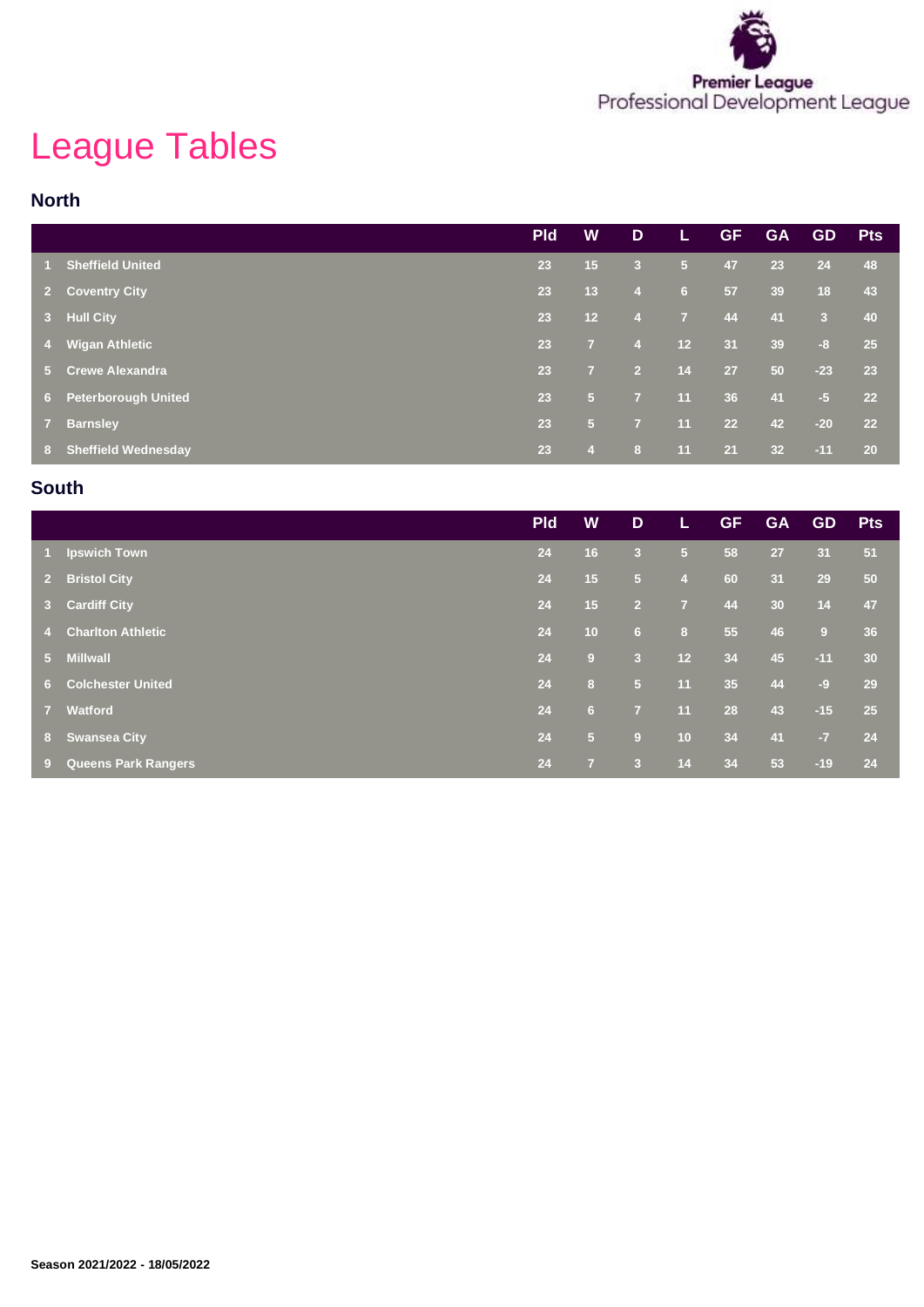

## **Results**

West Bromwich Albion  $(5)$   $2 - 2$   $(4)$  Wolverhampton Wanderers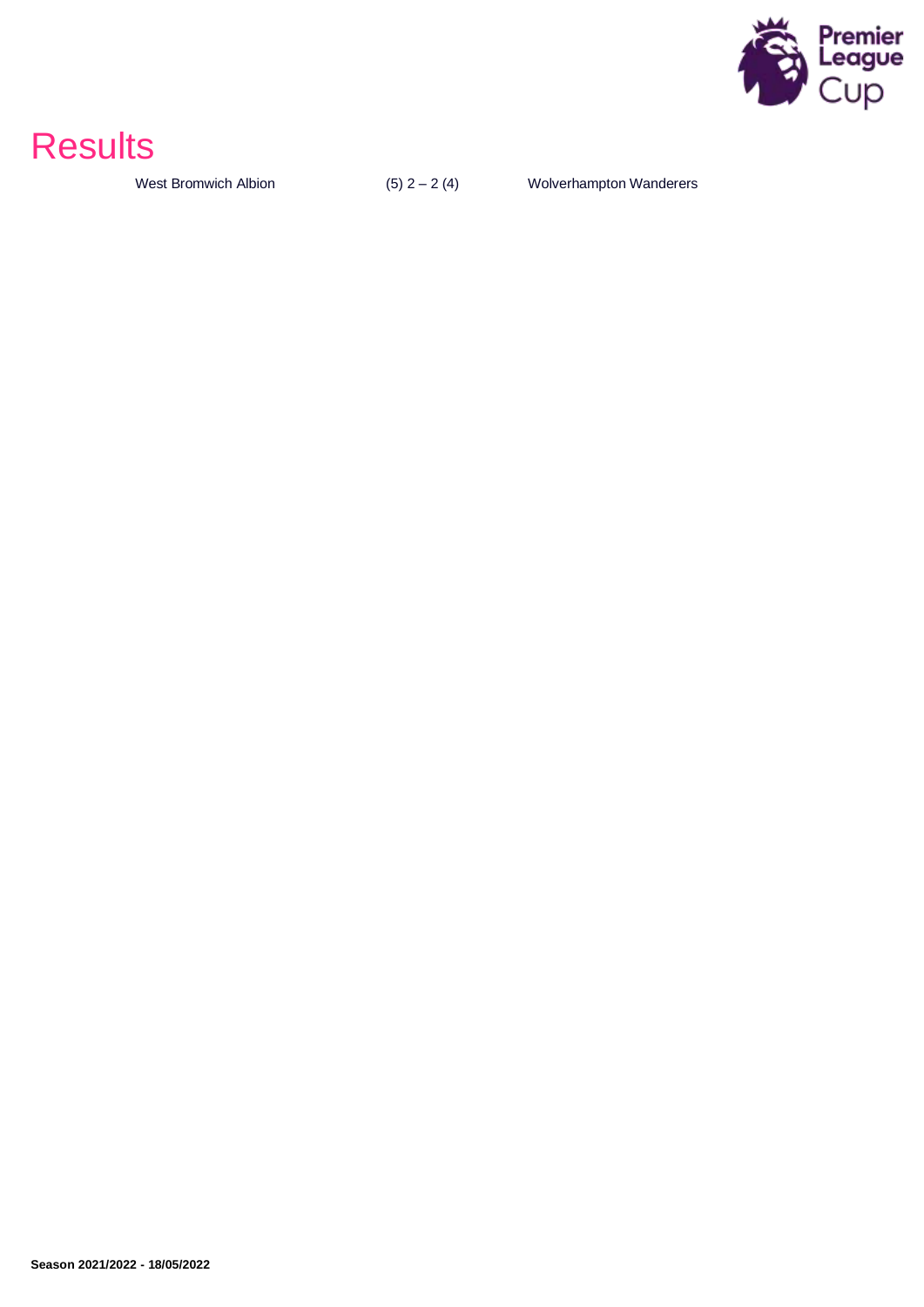

# League Tables

### **Group A**

|                        | <b>Pld</b> |  | W D L GF GA GD Pts  |  |  |
|------------------------|------------|--|---------------------|--|--|
| 1 West Bromwich Albion |            |  | 6 4 1 1 18 8 10 13  |  |  |
| 2 Arsenal              |            |  | 6 2 2 2 11 12 -1 8  |  |  |
| 3 AFC Bournemouth      |            |  | 6 2 2 2 8 9 -1 8    |  |  |
| 4 Southampton          |            |  | $6$ 0 3 3 7 15 -8 3 |  |  |

### **Group B**

|                         | <b>Pld</b> |  | W D L GF GA GD Pts |  |  |
|-------------------------|------------|--|--------------------|--|--|
| Middlesbrough<br>$\sim$ |            |  | 6 3 0 3 13 10 3 9  |  |  |
| 2 Queens Park Rangers   |            |  | 6 3 0 3 15 14 1 9  |  |  |
| 3 Blackburn Rovers      |            |  | 6 3 0 3 16 16 0 9  |  |  |
| 4 Nottingham Forest     | 6          |  | 3 0 3 13 17 -4 9   |  |  |

### **Group C**

|                     | <b>Pld</b> | <b>W</b> |  | DLGFGAGDPts                                                               |  |                   |
|---------------------|------------|----------|--|---------------------------------------------------------------------------|--|-------------------|
| 1 Derby County      |            |          |  | 6 5 1 0 17 9 8 16                                                         |  |                   |
| 2 Charlton Athletic |            |          |  | $\begin{array}{ccccccccccccc}\n6 & 3 & 1 & 2 & 14 & 6 & 8 \\ \end{array}$ |  | $\blacksquare$ 10 |
| 3 Norwich City      |            |          |  | $\begin{array}{cccccccc} 6 & 1 & 2 & 3 & 12 & 16 & -4 & 5 \end{array}$    |  |                   |
| 4 Reading           |            |          |  | $\begin{array}{cccccccc} 6 & 1 & 0 & 5 & 6 & 18 & -12 & 3 \end{array}$    |  |                   |

### **Group D**

|                       | <b>Pld</b> | <b>W</b> |  | DLGFGAGDPts                                                                          |  |  |
|-----------------------|------------|----------|--|--------------------------------------------------------------------------------------|--|--|
| 1 Peterborough United |            |          |  | 6 3 1 2 13 8 5 10                                                                    |  |  |
| 2 Sheffield United    |            |          |  | $\begin{array}{cccccccc} 6 & 3 & 1 & 2 & 9 & 10 & -1 & 10 \end{array}$               |  |  |
| 3 Everton             |            |          |  | $\begin{array}{cccccccc} 6 & 3 & 0 & 3 & 8 & 9 & \cdot \overline{1} & 9 \end{array}$ |  |  |
| 4 Burnley             |            |          |  | $-6$ 2 0 4 8 11 -3 6                                                                 |  |  |